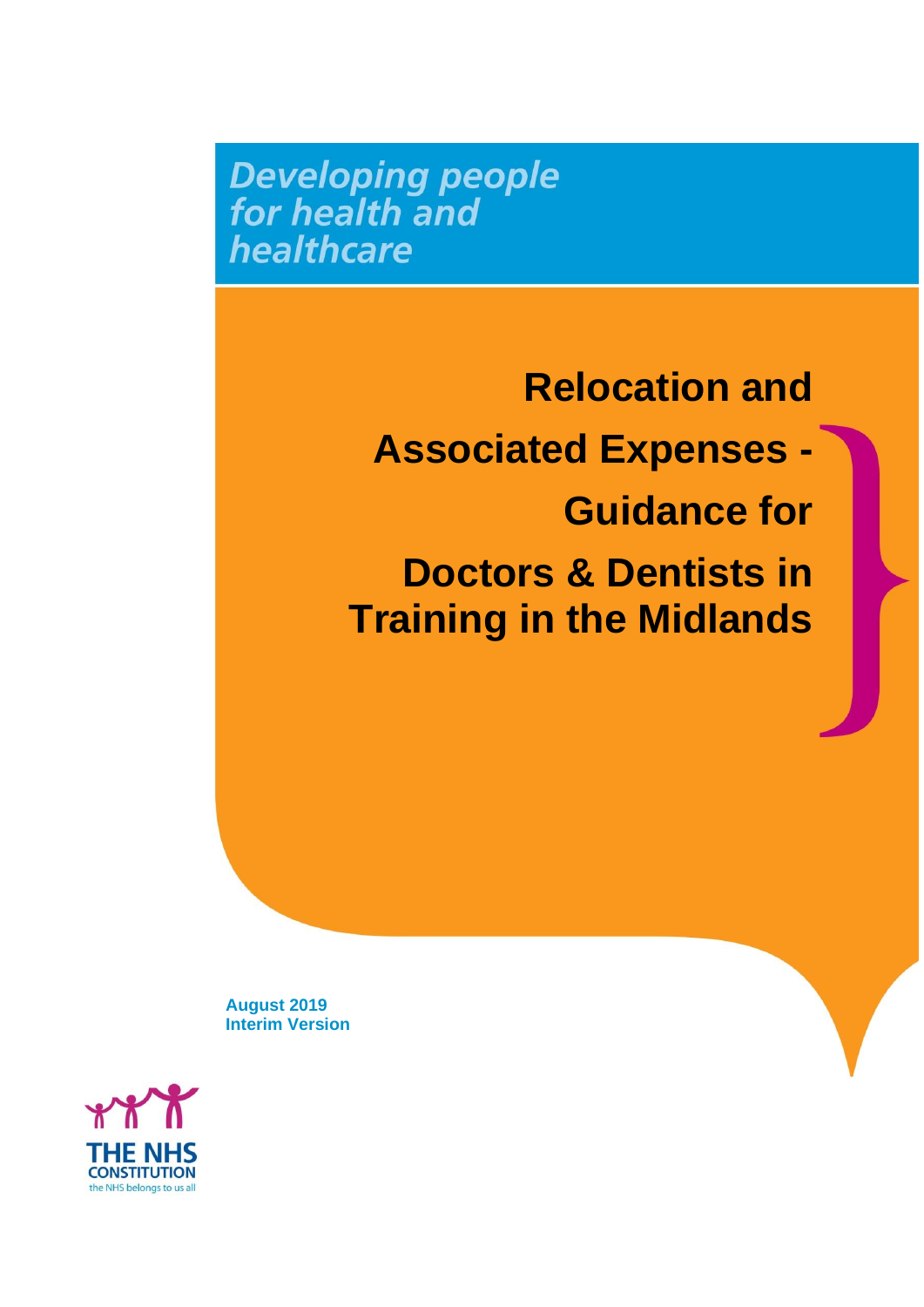

# **Foreword**

- **1.** This document sets out the arrangements for the payment of relocation and associated expenses for doctors, dentists and Public Health trainees in accredited HEE training programmes (to be referred to as trainees) appointed to take up post in the Midlands Region on or after 1 August 2019. This will be used by all NHS Trusts who employ trainees in accredited HEE training programmes.
- **2.** The 2016 national Terms and Conditions of Service (Schedule 11, paragraph 28) state that "assistance with relocation expenses, including removal or excess mileage, shall be provided to doctors but the conditions under which expenses are reimbursable and the amount which may be claimed are subject to negotiation and agreement at a local level **except** where another body has responsibility for providing the assistance". Health Education England accepts this responsibility and therefore the Employer will administer these arrangements on behalf of HEE.
- **3.** The Employer is responsible for administering claims made by Foundation Doctors, Specialty Trainees, GP Trainees and Dentists in training for Relocation and Associated Expenses and then recharging Health Education England as required.

# **Purpose & Guiding Principles**

- **4.** The purpose of this document is to provide clear, reasonable and consistent assistance to all trainees who face the financial costs of moving house to take up training and who are disadvantaged as a result of training programmes which cover large geographical areas.
- **5.** The guiding principles behind the provision of relocation expenses is that a trainee should not be financially disadvantaged by reasonable costs incurred through a move in the interests of the service, or to further their training. However, trainees are not expected to profit materially from public funds used for reimbursement in respect of relocation and associated expenses.
- **6.** These arrangements and the maximum financial allowance payable do not include any costs incurred as a result of accommodation provided following night duty shifts and on call commitments, etc which should be provided by the placement organisation under appropriate Health & Safety policies.
- **7.** HEE will support and facilitate the implementation any national agreements which are developed in relation to green/sustainable approaches to travel and transport in the context of these arrangements.

# **Eligibility**

**8.** All trainees in training grades from Foundation Year One onwards, who meet the criteria to relocate to take up appointment of a training post **or** who have to rotate to different geographical areas as part of their training programme should be eligible to claim expenses as set out in this document.

# **Funding Provision for Removal and Excess Mileage**

**9.** Reimbursement will be provided to an agreed maximum sum for all categories of expenses outlined in this document, inclusive of all removal and associated expenses and excess mileage claims. The maximum sum is £8,000 for the entire period of postgraduate training with up a total of £1000 of the overall maximum sum able to be claimed by trainees in their foundation years (irrespective of where the foundation training took place). The amount claimed during foundation training will be deducted from the overall maximum. The maximum £8,000 sum is exempt from income tax as per the relevant HMRC guidance. This is available to view on the HMRC website at [https://www.gov.uk/expenses-and](https://www.gov.uk/expenses-and-benefits-relocation)[benefits-relocation.](https://www.gov.uk/expenses-and-benefits-relocation)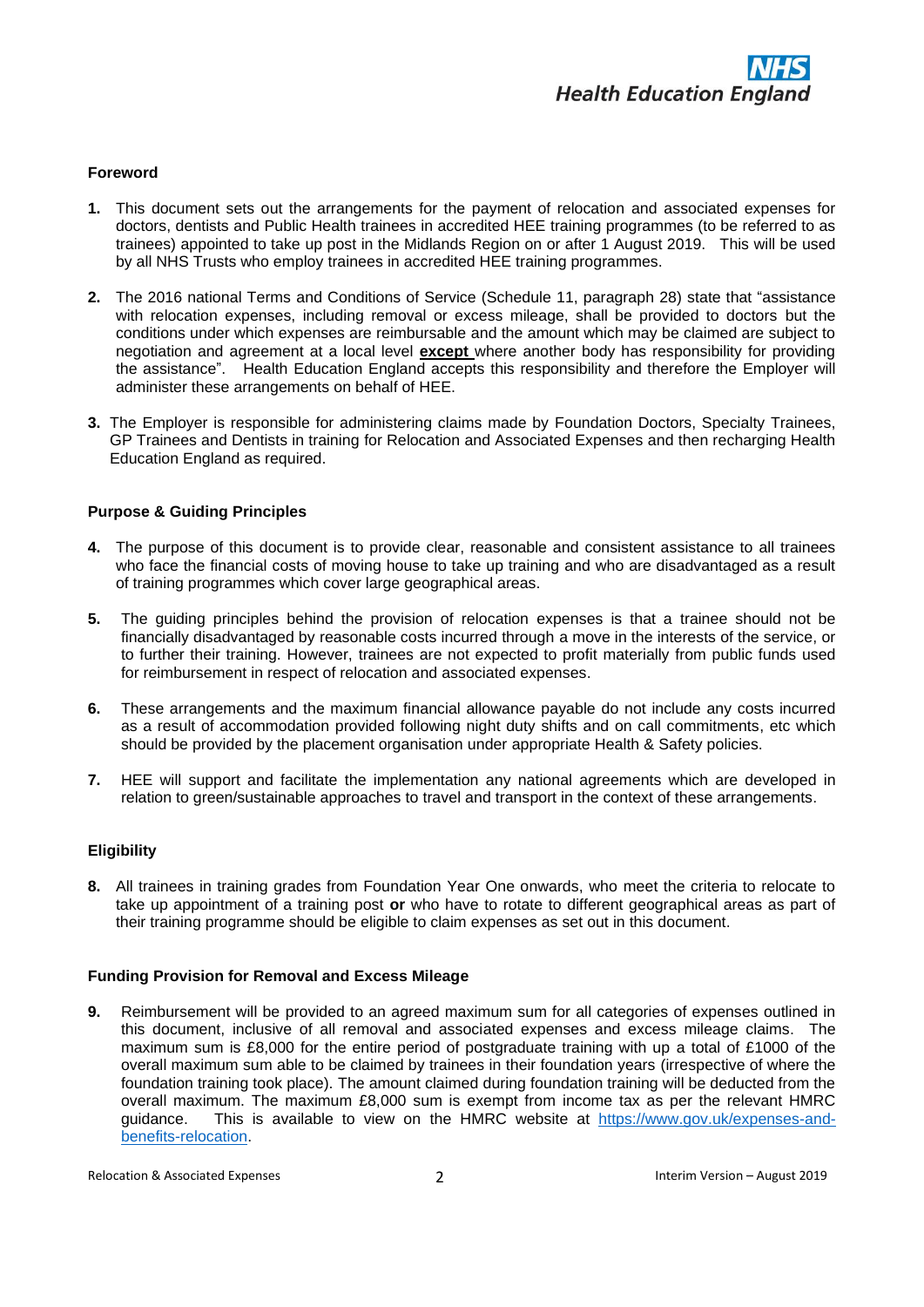

- **10.** It is envisaged that this will allow a trainee to move into the region from other parts of the country or allow a trainee already living in the region to move to a more central location which facilitates commuting to all or at least the majority of the educational placements on the training programme.
- **11.** Where during the course of employment a trainee relocates to a geographical location deemed to be further away from their training programme place of work they will not be entitled to claim any additional excess mileage incurred.
- **12.** Throughout the course of their training programme, eligible trainees may claim excess mileage at the nationally agreed Public Transport Rate when their journey from home to their place of work exceeds 20 miles each way. This recognises the requirement for trainees to be based at different hospitals and other places of work during the duration of a training programme which may cover a significant geographical area and will recompense trainees for expenses that are deemed unreasonable.
- **13.** Any excess mileage claims payable will be subject to the overall maximum expenses limit of £8,000. Individual trainees who can demonstrate exceptional circumstances, for example married or cohabiting trainees who "shared" removal costs; extended training programmes for sub specialist trainees or significantly long commutes due to rotation placements/personal circumstances will be able to apply for additional recompense via the Postgraduate Dean.

# **Criteria to Claim Removal Expenses**

- **14.** In order to be eligible for removal expenses, trainees will be expected to move a minimum distance of 30 miles from the old residence and to live within a 'reasonable commute' (which is considered to be a maximum of 20 miles each way using AA Route Planner) of the majority of the hospitals/placements on their rotation.
- **15.** All removal and associated expenses will be reimbursed from UK port of entry only, with the exception of offshore islands such as the Isle of Man, the Isle of Wight and the Scilly Isles for those trainees appointed to a training programme which includes one or more Isle of Man rotations.
- **16.** Trainees appointed via Inter Deanery Transfer will not be entitled to removal expenses except under exceptional circumstances and this must be agreed in advance with the Postgraduate Dean.

#### **Removal Claims**

- **17.** The property for which reimbursement of removal and associated expenses is to be made should be of a broadly comparable standard.
- **18.** Trainees who are buying their first property can only claim the cost of removal of furniture and effects (up to a maximum of £500) and for expenses relating to a search for accommodation. No other expenses will be reimbursed in these circumstances.
- **19.** House purchase costs will not be reimbursed to first time buyers or applicants whose existing property is not being sold.
- **20.** One failed purchase may be reimbursed where the trainee is not responsible for the abandonment of the transaction, or the trainee's withdrawal is entirely reasonable. However, this reimbursement will be included in the maximum limit for reimbursement.
- **21.** Where two trainees are moving together, the maximum allowance claimable for one relocation is £8,000 (ie the allowance is per move not per trainee).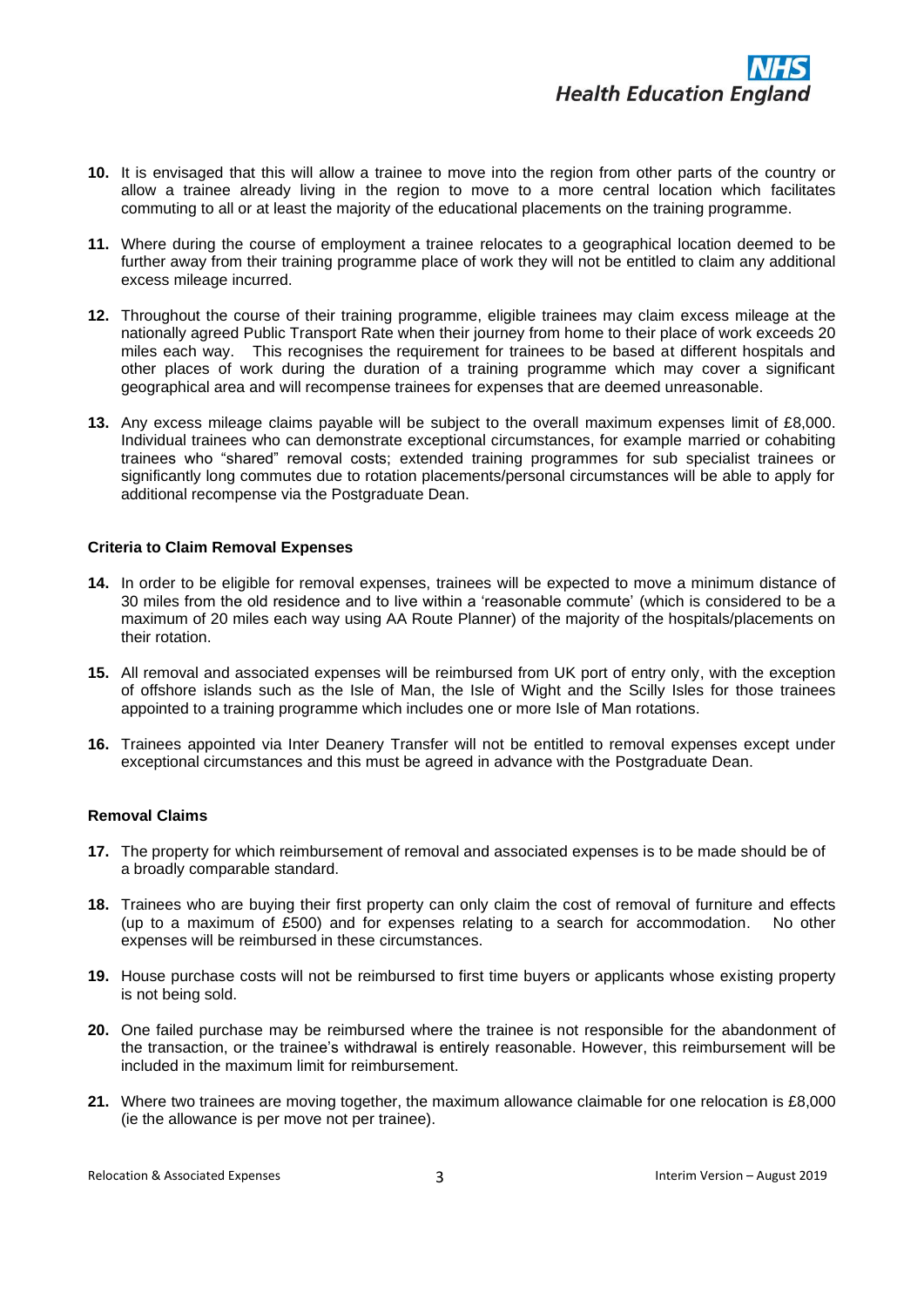

# **Excess Mileage Claims**

- **22.** It is recognised that most training programmes will involve trainees working at numerous placements over a period of up to several years which may cover a significant geographical area and it is accepted that it is not reasonable or practicable to expect trainees to relocate upon every rotation. HEE will therefore provide recompense for excess mileage expenses incurred as a result of rotation when their home to place of work is more than 20 miles each way.
- **23.** The mileage costs that may be paid under these circumstances is the mileage from home to the new place of work less 20 miles (trainees are not eligible for reimbursement of mileage costs for the first 20 miles of their journey as this is not defined as 'excess travel').
- **24.** Under existing NHS Terms and Conditions of Service, only mileage expenses are reimbursable in respect of excess travel - ie there is no entitlement to reimbursement for toll or parking charges. Consideration will be given however, to trainees who are unable to avoid toll charges travelling to their place of work.
- **25.** Trainees appointed via Inter Deanery Transfer are entitled to claim excess mileage as per the arrangements set out in this document provided that their permanent residence is within the local HEE footprint.
- **26.** Payment of excess mileage costs should not be agreed where, in the judgement of the employer and following agreement with HEE via the Postgraduate Dean, the journey time and/or the distance involved is likely to be detrimental to the safety of the trainee, and/or to the satisfactory performance of the trainee's duties/where patient safety will be affected. Excess mileage claims should normally be limited to 50 paid miles each way per day (ie a total of 70 miles each way) or a maximum commute of one hour and fifteen minutes each way (with the exception of inclement weather, accidents etc). It is recognised that individual circumstances will vary and therefore trainees who wish to exceed these normal limits should discuss their personal position with the employer in the first instance.
- **27.** Where daily travel distances are agreed to be excessive, alternative arrangements will need to be considered which address the needs of both the trainee and the service. This may include temporary accommodation expenses subject to a maximum allowance of £650 per month inclusive of one journey home each week. NB: These expenses will be included within the maximum allowance payable of £8,000 except in exceptional circumstances as set out in paragraph 13.
- **28.** Individual trainees cannot sub-let or accept any monies for their permanent residence if claiming temporary accommodation allowance.

#### **Process for Claiming & Reimbursement of Removal Expenses & Excess Mileage**

- **29.** Trainees who wish to claim re-imbursement of removal expenses should refer to their employer for guidance on local process. Trainees should seek confirmation of eligibility for reimbursement as soon as possible and certainly before incurring any costs and no later than within one calendar month of commencement in post.
- **30.** There is no requirement for the Employer to accept responsibility for expenses incurred if the trainee does not confirm eligibility for re-imbursement as set out above.
- **31.** Reimbursement will not be made until the trainee takes up the appointment.
- **32**. Trainees should submit actual expenses claims within three months of the expenditure being incurred.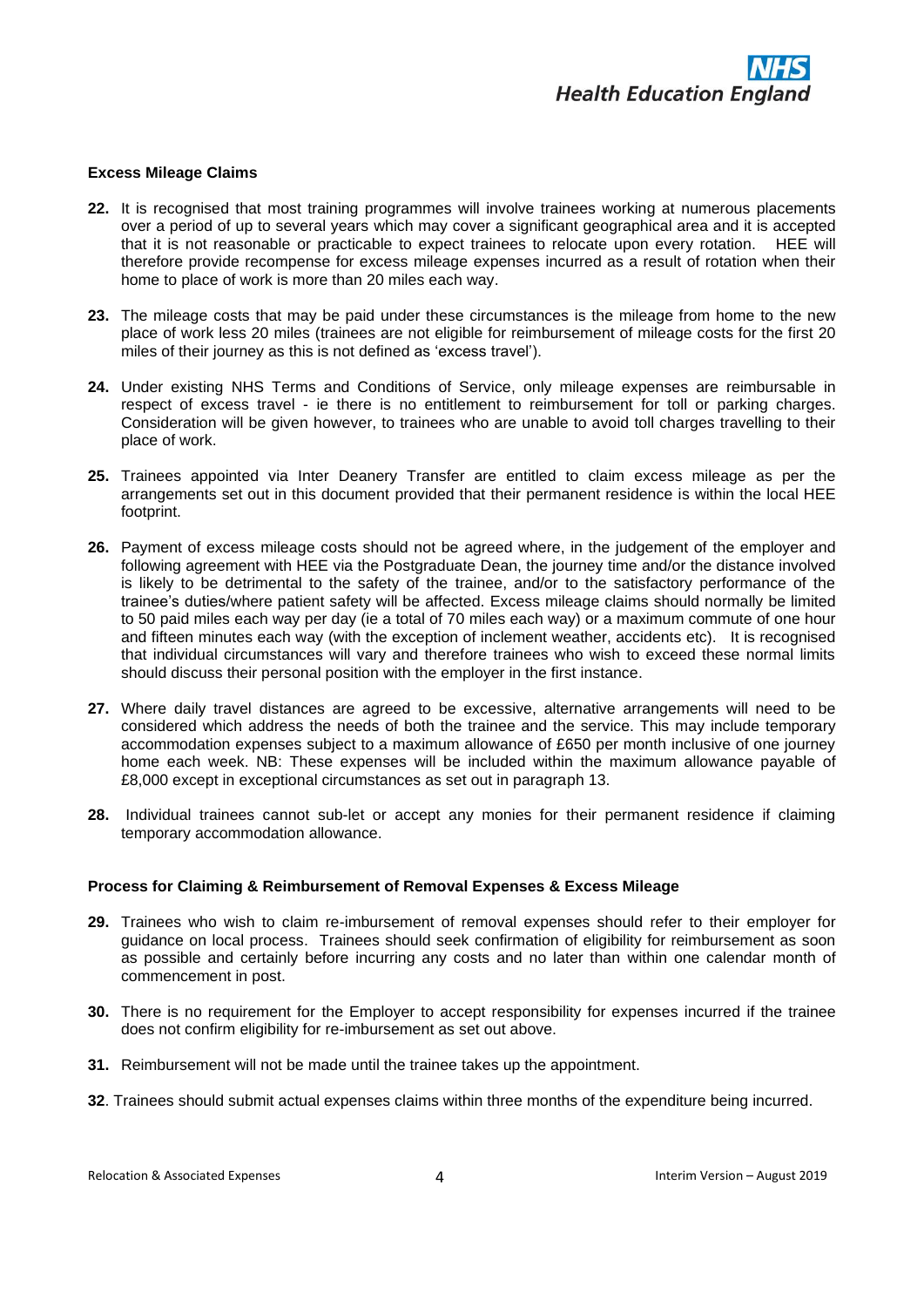

- **33.** Original receipts in respect of removal expenses will be required as proof of outlay against authorised expenditure. Reimbursement will not be made to third parties. Receipts are not required for excess mileage claims.
- **34.** Removal expenses for reimbursement include costs associated with:
	- Expenses during search for accommodation
	- Expenses associated with house sale/purchase
	- Continuing Commitments
	- Expenses on removal
- **35.** The detailed list of removal expenses eligible for reimbursement and excluded expenses are set out in Appendix 1.
- **36.** Any subsistence claims associated with removal will be paid at the rates set out in Section 18 of the national terms and conditions handbook.
- **37.** Trainees who wish to claim reimbursement of excess mileage/temporary accommodation as set out in paragraphs 22-28 should complete the relevant claim form on a monthly basis.

### **Commitment of Undertaking by Trainees**

- **38.** Trainees who apply for and receive assistance for relocation and associated expenses will be expected to sign an undertaking which confirms that:
	- They are fully aware of the conditions of the arrangements
	- They will notify the employer if they are seeking to recover any expenses (in part or full) from another source, for example partner's employer, excepting any legitimately incurred expenses that were not reimbursed by the trainee's employer
	- They will only submit legitimate and valid receipted claims for reimbursement
	- They will repay the appropriate proportion of any expenses received should they leave their training programme within two years of commencement (excluding Foundation Trainees who would be required to repay the appropriate proportion of any expenses received should they leave their employment within 18 months).
- **39.** Should a trainee resign from their training programme within 2 years, they will be required to repay any expenses received abated by 1/24<sup>th</sup> for each calendar month of service completed unless the PG Dean formally waives this requirement (exceptional circumstances only).

#### **Appeals procedure**

**41.** Any trainee who feels that he/she has been unfairly treated in relation to their claim for Relocation and Associated Expenses may write to the Postgraduate Dean setting out the reasons for the appeal. The Postgraduate Dean will review each case based on any written evidence submitted and will provide a written response within 4 weeks. There will be no further right of appeal.

### **Review**

- **42.** These arrangements will be subject to further review on 1st April 2020 as part of the national review of the DHSC Education Tariff guidance and HEE's desired approach to move towards a single consistent approach to relocation and associated expenses arrangements.
- **43.** HEE will engage with the BMA and other key stakeholders in this review.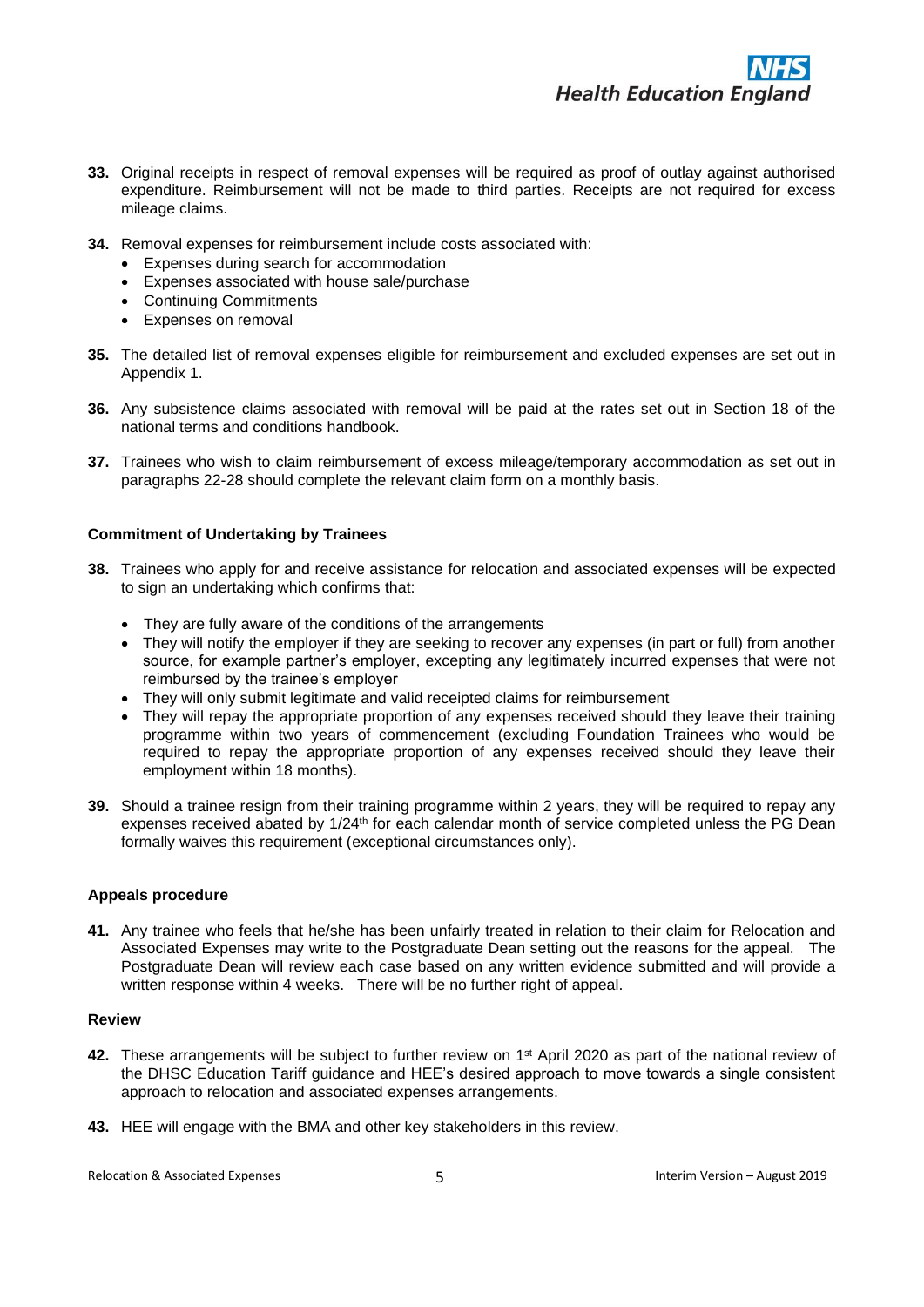

# **Appendix 1**

# **Expenses for Reimbursement under the HEE Removal & Associated Expenses Guidance**

# **Search for New Accommodation**

- Whenever relocating, trainees are entitled to be reimbursed for a maximum of two preliminary visits to the area of their new employment in search of accommodation.
- Expenses for preliminary visits may be reimbursed; these cover accommodation and subsistence for a maximum of four nights and return travel at public transport rate or standard rail fare, for the trainee and their immediate family. This re-imbursement is included within the maximum allowance available.

# **House sale**

- Solicitors' fees
- Estate agents' or auctioneer's fees
- Incidental legal expenses

### **House purchase**

- Solicitors' fees
- Estate agents' or auctioneer's fees
- Finder's fees
- Stamp duty (reimbursed to the order of the lower value of either the old permanent residence sold or the new permanent residence purchased)
- Land registration fees
- Survey fees
- Incidental legal expenses

# **Storage & Removal of Furniture & Effects**

- Storage of furniture and effects costs for up to a maximum of 12 months where the necessity for storage arises from the move
- Extra costs of insuring furniture in transit or in store will also be met as appropriate
- Costs of removal of furniture and effects from the old home to the new home which can include a packing/unpacking service.
- NB: Before storage and/or removal of furniture is agreed, three competitive quotations should be obtained for approval by the Employer. Re-imbursement will be limited to the lowest quote. For small removals, reimbursement of a self-hire vehicle and fuel would be acceptable